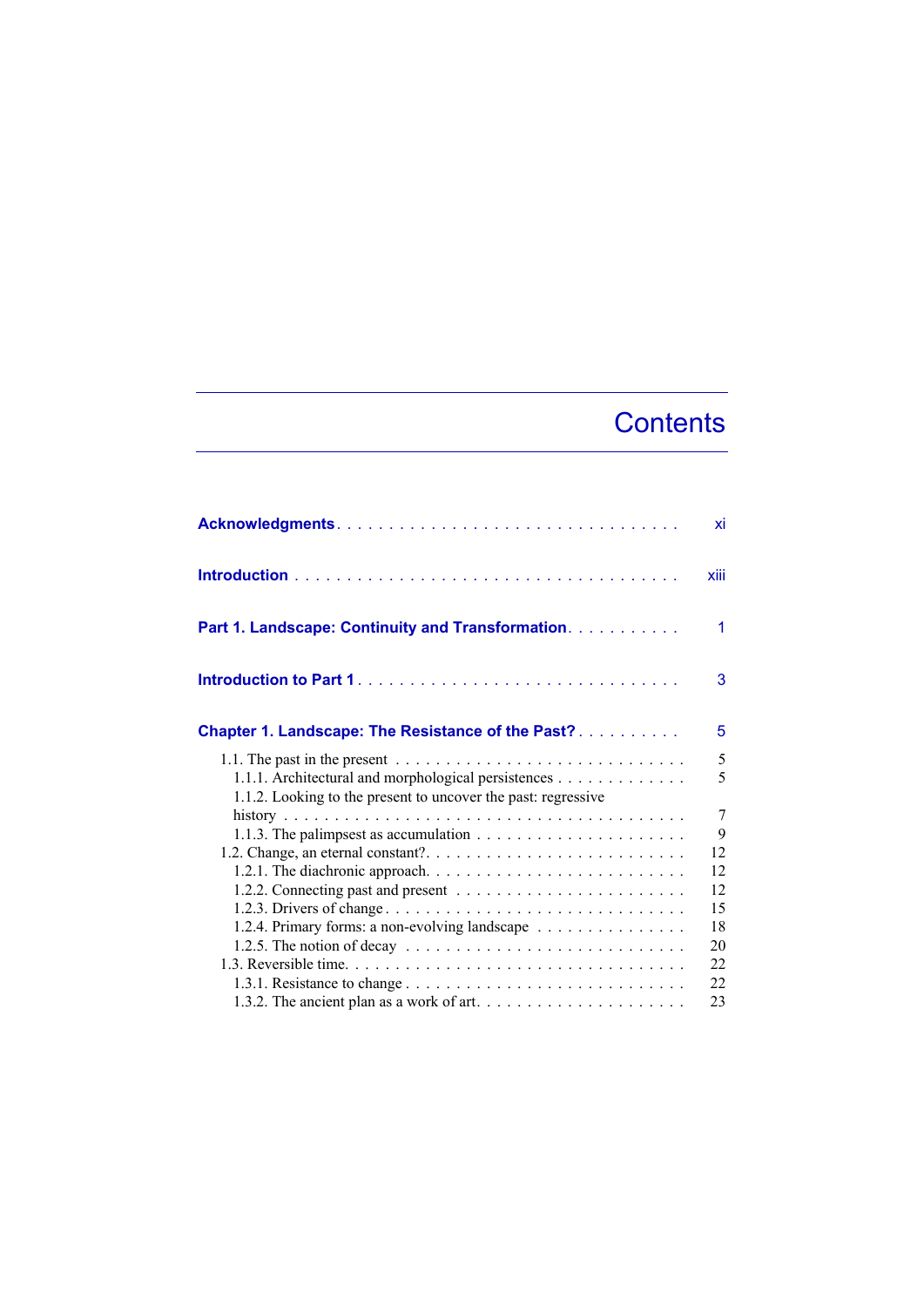|                                                                                              | 24<br>25 |
|----------------------------------------------------------------------------------------------|----------|
|                                                                                              | 26       |
| Chapter 2. Landscape: A Past Surpassed?.                                                     | 29       |
|                                                                                              | 29       |
|                                                                                              | 30       |
| 2.1.2. The allure of a new vision. $\ldots \ldots \ldots \ldots \ldots \ldots \ldots \ldots$ | 34       |
| 2.1.3. Are we moving toward erasure of the past?                                             | 37       |
|                                                                                              | 38       |
|                                                                                              | 38       |
| 2.2.2. The fossil landscape $\ldots \ldots \ldots \ldots \ldots \ldots \ldots \ldots \ldots$ | 41       |
|                                                                                              | 43       |
|                                                                                              | 45       |
|                                                                                              | 50       |
|                                                                                              | 50       |
| 2.3.2. The negation of nature and the division of past from present                          | 52       |
| 2.3.3. The break between past and present in methodology $\dots \dots$                       | 53       |
|                                                                                              | 54       |
|                                                                                              | 56       |

## **Chapter 3. Landscape: The Articulation of Past, Present**

|                                                                                                  | 59 |
|--------------------------------------------------------------------------------------------------|----|
|                                                                                                  | 59 |
|                                                                                                  | 59 |
| 3.1.2. Re-evaluating the nature/culture dichotomy                                                | 60 |
|                                                                                                  | 63 |
|                                                                                                  | 63 |
|                                                                                                  | 65 |
| 3.2.3. From regressive analysis to compiled maps                                                 | 66 |
|                                                                                                  | 69 |
| 3.3.1. River corridors $\dots \dots \dots \dots \dots \dots \dots \dots \dots \dots \dots \dots$ | 69 |
|                                                                                                  | 71 |
|                                                                                                  | 74 |
|                                                                                                  | 74 |
| 3.4.2. Plot layouts and road and path networks as systems                                        | 75 |
| 3.5. Organizing principles in plot layout and road networks                                      | 80 |
| 3.5.1. Morphological principles: reproduction of parcel layouts                                  |    |
|                                                                                                  | 80 |
|                                                                                                  |    |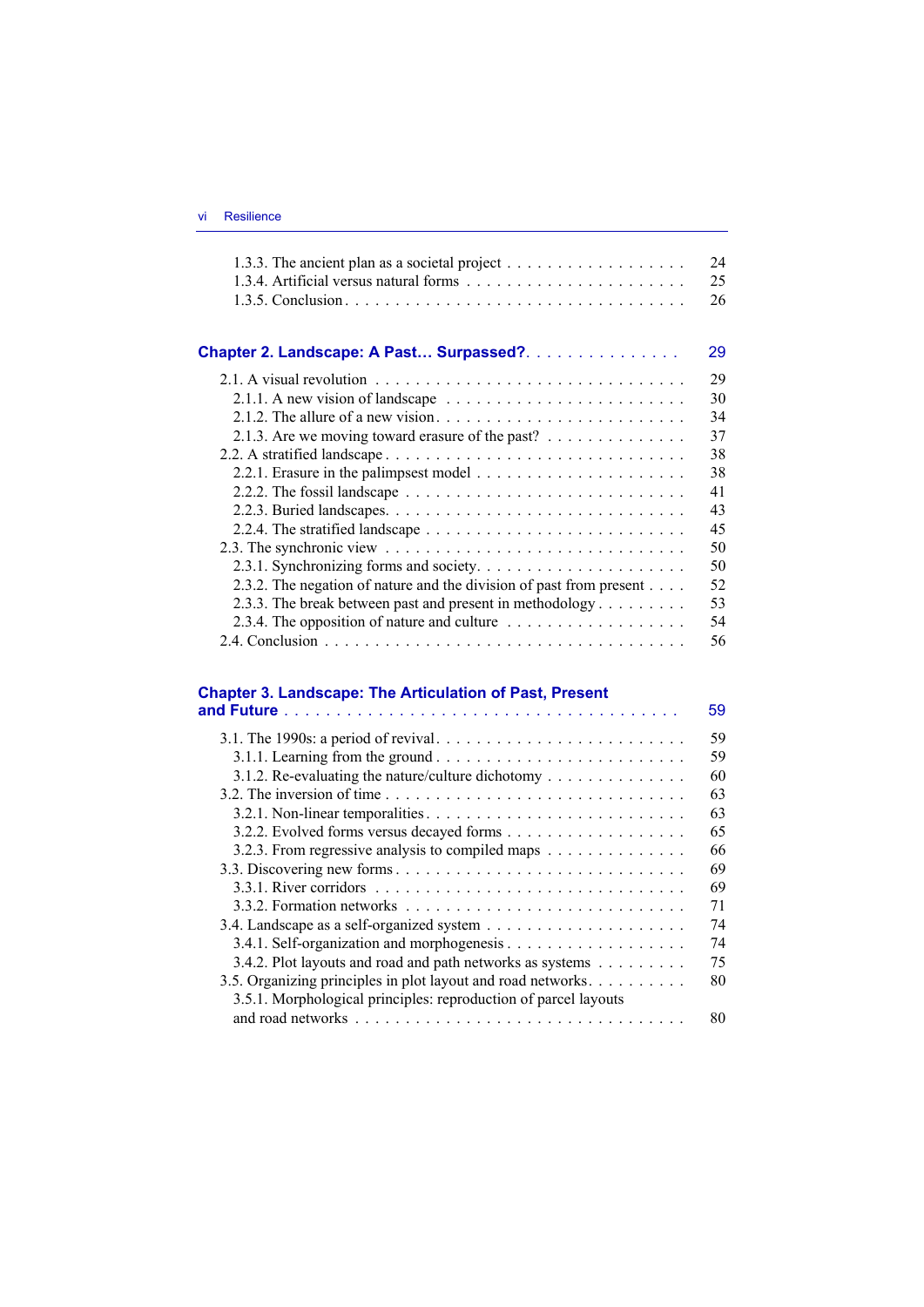| 3.5.3. Morphostasis, transformission and resilience<br>3.5.4. The articulation of flow, ground footprint and shape<br>3.5.5. Asynchrony in flows, ground footprints and shapes:                                                                                                                                                    | 83<br>88<br>90                                                     |
|------------------------------------------------------------------------------------------------------------------------------------------------------------------------------------------------------------------------------------------------------------------------------------------------------------------------------------|--------------------------------------------------------------------|
| 3.6. Forms in a landscape: specific temporalities<br>3.6.1. New temporalities in archeogeography $\dots \dots \dots \dots \dots \dots$                                                                                                                                                                                             | 95<br>101<br>102<br>105<br>107                                     |
| Part 2. Resilience: A Tool for Understanding the Dialectics                                                                                                                                                                                                                                                                        | 109                                                                |
|                                                                                                                                                                                                                                                                                                                                    | 111                                                                |
| <b>Chapter 4. Ecological Resilience as a Systemic Property</b>                                                                                                                                                                                                                                                                     | 115                                                                |
| 4.2. Resilience versus stability: the dynamic role of perturbations<br>4.3. A dynamic approach to organization: the adaptive cycle<br>4.5. Alternative attractors and transitions in complex systems                                                                                                                               | 115<br>120<br>121<br>124<br>124<br>129<br>132<br>132<br>133<br>137 |
| <b>Chapter 5. Resilience and Spatial Systems</b>                                                                                                                                                                                                                                                                                   | 139                                                                |
| 5.1. Pre-2005: the first appropriations of resilience in archeology<br>5.1.1. Research in the English-speaking community<br>5.1.2. The French case: simultaneous adoption in archeology<br>5.1.3. Geography: a limited adoption of the concept of resilience $\dots$ .<br>5.1.4. Archeology: an adoption of resilience mediated by | 140<br>140<br>141<br>149<br>150                                    |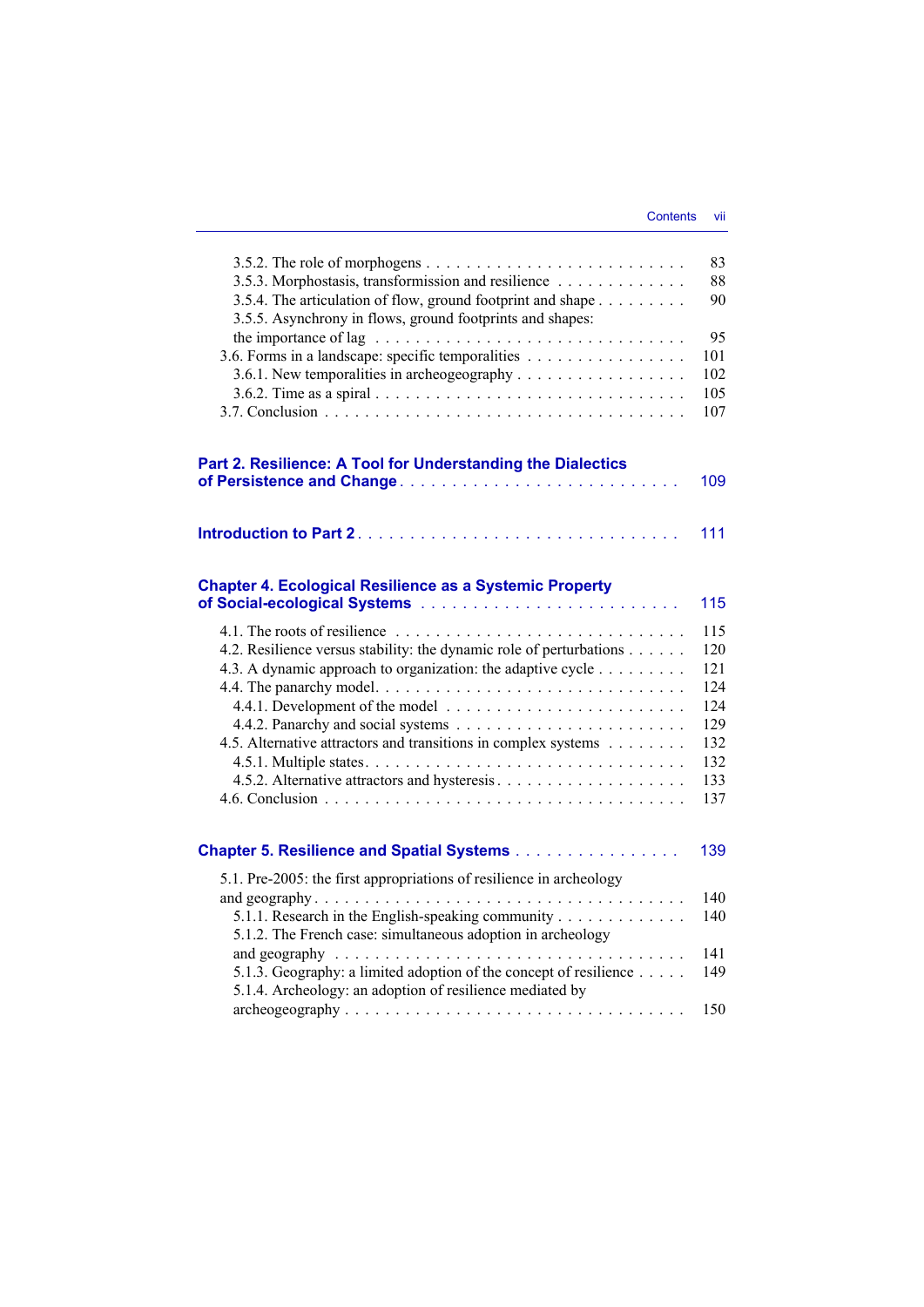| 5.2.1. Adoption of the notion of resilience by public authorities                                                  | 157 |
|--------------------------------------------------------------------------------------------------------------------|-----|
|                                                                                                                    | 157 |
| 5.2.2. The adoption of resilience in the geography of risks                                                        | 161 |
| 5.2.3. A controversial appropriation of the notion of resilience.                                                  | 164 |
| 5.2.4. Assimilation with stability: engineering resilience                                                         | 166 |
| 5.2.5. Resilience as a systemic property: a limited impact.                                                        | 168 |
|                                                                                                                    | 172 |
|                                                                                                                    |     |
| <b>Chapter 6. The Conceptual Framework of Ecological</b>                                                           |     |
|                                                                                                                    | 173 |
| 6.1. The conceptual framework of ecological resilience: points                                                     |     |
|                                                                                                                    | 173 |
|                                                                                                                    | 178 |
| 6.3. The cultural landscape: a field of heuristic experimentation                                                  | 182 |
| 6.3.1. The contribution of cultural landscapes and land-use legacies                                               | 182 |
| 6.3.2. The role of spatial markers in social resilience                                                            | 185 |
|                                                                                                                    | 188 |
|                                                                                                                    | 191 |
| Part 3. Synthesis: Landscape as a Resilient                                                                        |     |
|                                                                                                                    | 195 |
|                                                                                                                    | 197 |
| <b>Chapter 7. Landscape: An Integrated System of Societies</b>                                                     |     |
|                                                                                                                    | 201 |
| <b>Chapter 8. Landscape as a Complex Adaptive System</b>                                                           | 205 |
|                                                                                                                    |     |
| 8.1. Landscape emergence as a system: key concepts.<br>8.2. Maintenance and reproduction of landscapes as systems: | 205 |
|                                                                                                                    | 207 |
| 8.3. Temporalities of resilience in a landscape: key concepts                                                      | 210 |
| 8.5. Reorganization in a landscape: key concepts                                                                   | 216 |